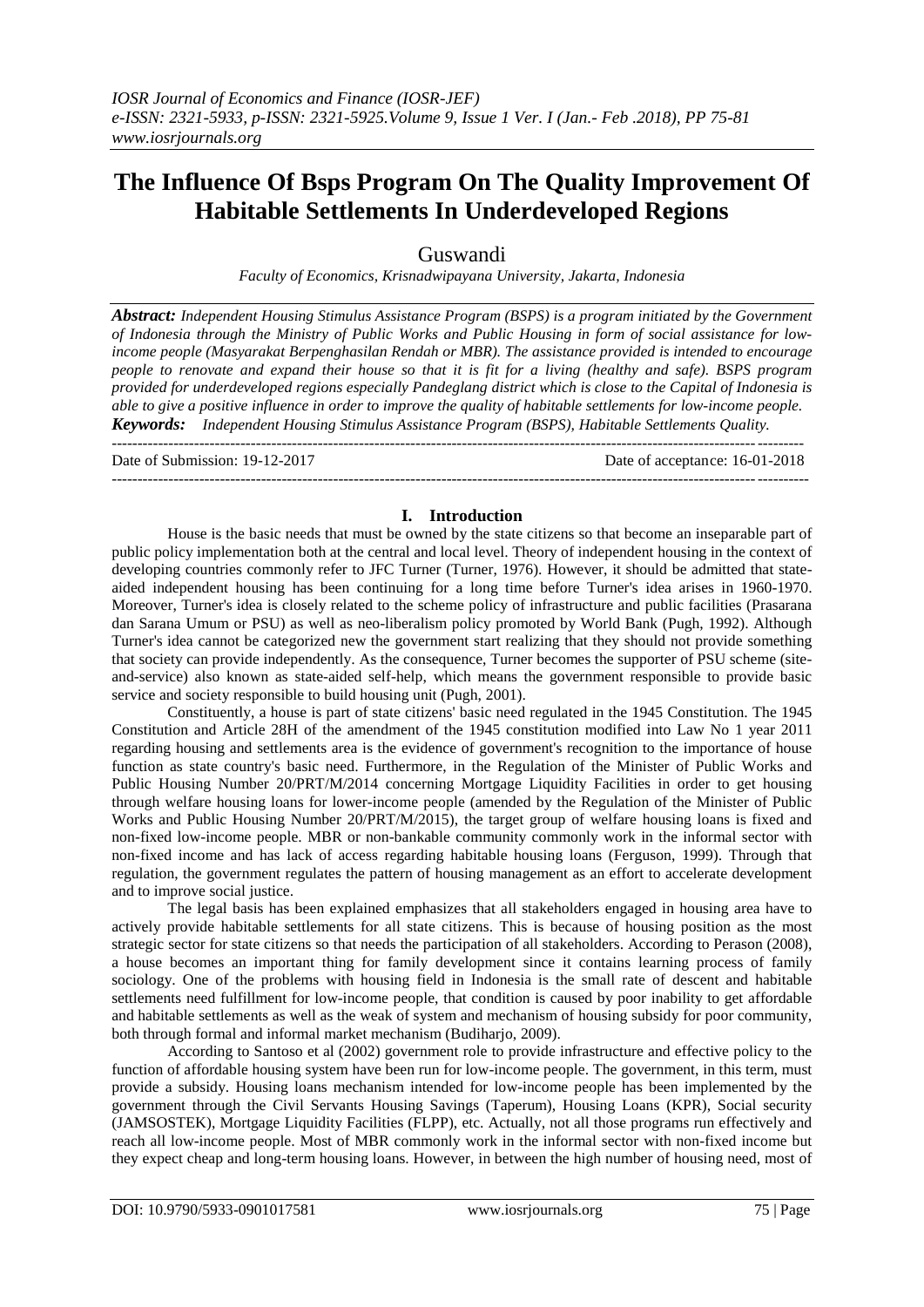the investor in Indonesia is still left behind. The real evidence is proven by the low ratio of housing loans to the Gross Domestic Product (Produk Domestik Bruto or PDB) (Suparwoko, 2013).

Program of the government of Indonesia in handling housing problem is issuing a policy concerning independent housing development in form of the Regulation of Public Housing Minister No. 06/Permen/M/2006 regarding Development/Renovation of Independent Housing Through Credit/ Micro Finance with Housing Subsidy Facility Support. The reasons to issue that policy are (a) housing and settlements are one of the human basic needs and are an important factor to improve human dignity and prestige, so it needs to create a condition that encourages housing development to maintain the sustainability of housing and settlements provision; (b) most of low-income people are still not able yet to live in a decent, healthy, safe, harmonious and organized shelter since their ability limitations to build or renovate healthy and simple house (RSH) conducted individually or jointly; (c) in order to facilitate housing loans, especially for low-income people who do not have an access to bank, it needs a development financing schema or renovation of independent house through credit/ micro finance; (d) low-income people group needs facility support from the government in form of subsidy of housing to build and renovate house independently through credit/micro finance.

Minister of Public Housing, in the event of supporting the implementation of independent housing development/renovation, also issues implementation guidance in form of the Regulation of Minister No: 08/Permen/M/2006 regarding Operating Procedure of Stimulus Giving for Low-Income People through Microfinance Institution/ Non-bank finance institution. That Minister Regulation summarizes procedure of distribution, liquidation and stimulus utilization. In order to improve the quality of independent housing development, in 2013 government issued the regulation of the Public Housing Minister Nomor 6/2013 regarding Independent Housing Stimulus Assistance. The vision is the government gives stimulus assistance in form of building materials for low-income people to help them to improve the quality of house from unfit for a living (Rumah Tidak Layak Huni or RTLH) become RLH (habitable settlements). This regulation gives a legal umbrella so that the donation is able to hit the mark which at its turn will encourage society ability to have habitable settlements.

There are several weaknesses in the process of BSPS program implementation. Firstly, there are many beneficiaries who sell the building materials they receive. As a result, house renovation as it planned is not realized. Secondly, there are many stimulus beneficiaries who are not able to exploit the materials well since the absence of a builder. It means that there is concept weakness of the Decision Letter of the Minister of Public Housing regarding Independent Housing Stimulus Assistance. That weakness includes the concept of renovation for low-income people. This concept assumes all beneficiaries candidate are able to renovate their house, with builder readiness and the design. Let alone, if one of the elements of renovation is not fulfilled, renovation purpose itself will fail. In 2015, the government issued the Regulation of PUPR minister Number 39/2015 regarding amendment of the Regulation of Public Housing Minister Number 06/2013 regarding implementation guidance of Independent Housing Stimulus Assistance. In 2016, that implementation guidance was refined again by issuing the Regulation of the Minister of Public Works and Public Housing Number: 13/2016 concerning Independent Housing Implementation Guidance. Realization of the BSPS program since 2006 until 2015 reaches up to 924,453 units, the data of the number of beneficiaries of BSPS program from 2006-2015 is illustrated below:



**Figure 1** - BSPS Program Realization Year 2006-2015 *Source: Ministry of Public Works and Public Housing (2016)*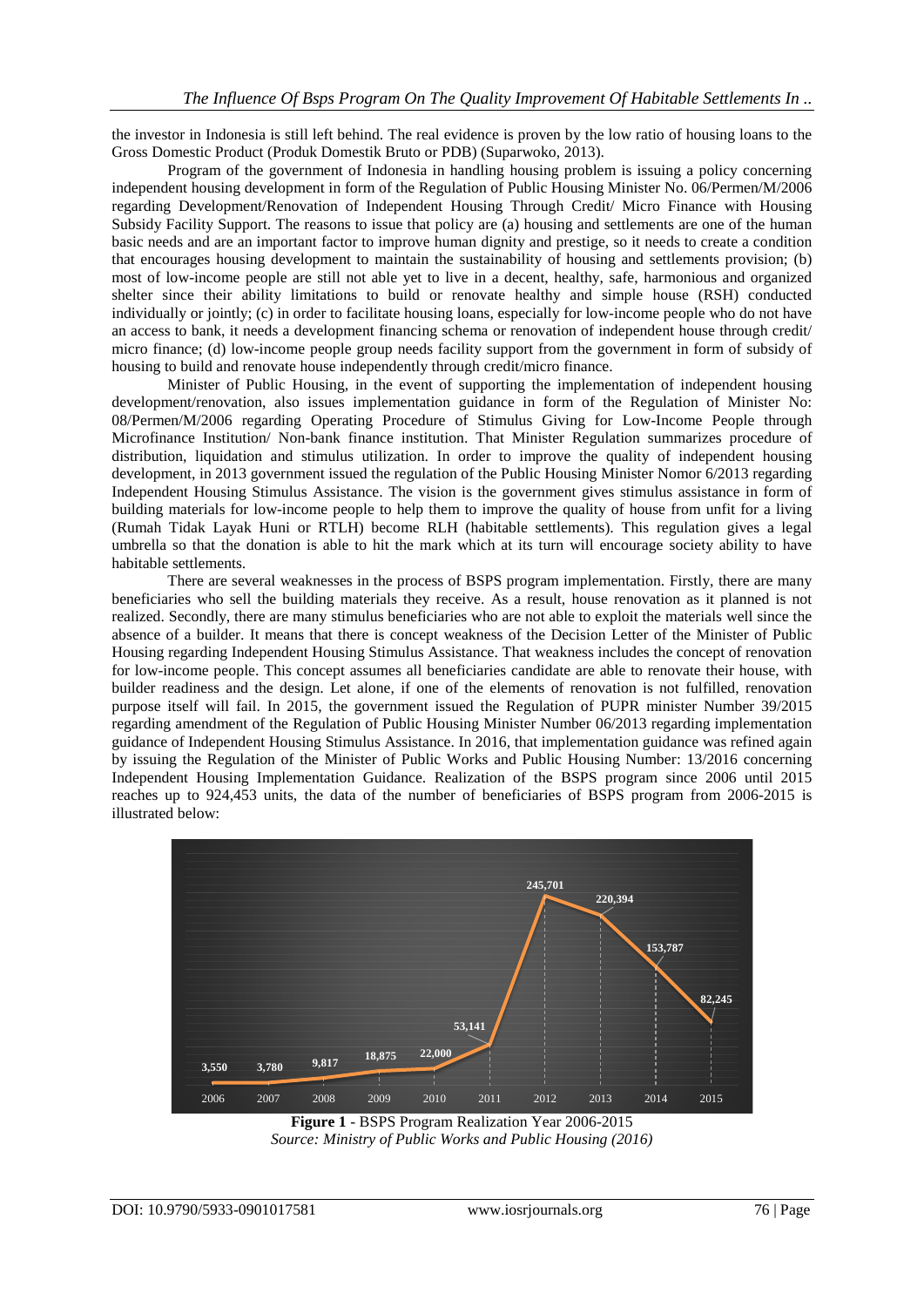Figure 1 indicates that in 2013-2015 there is a decrease in the number of low-income people of BSPS program beneficiaries. The decrease is due to the amount of budget allocated by the Ministry of Public Works and Public Housing for BSPS program is prioritized for infrastructure development that gives macro effect. In 2015, the number of provinces receiving the assistance program is spread proportionally; following is the distribution of BSPS program for each province in Indonesia:



**Figure 2 -** Realization of BSPS Program Year 2015 Source: Ministry of Public Works and Public Housing (2016)

The main purpose of this study is to find out how much the influence of BSPS program implemented by the Ministry of Public Works and Public Housing on the quality improvement in underdeveloped regions. In order to achieve the reason, the first the researchers did was identifying indicators from each variable used and then decide the location for doing observation and conducted field visit. From the field visit, they got a result that was then used to give income in form of a relevant recommendation in the quality improvement of more effective BSPS program.

## **II. Literature Review**

According to Qomaria (2015), BSPS program brings changes and well enough impact. That program increases the quality of the settlements and improves the state citizens' welfare. However, they still whinge about the number of funds they receive. They feel grievances with the less amount of fund. It can be said that BSPS program is effective enough to decrease the number of unfit for living settlements. Juniarko. et al (2012) says that BSPS program with more pure mechanism is an effort in fulfilling backlog in Malang district except for mechanism of housing loans. Stimulus assistance system in form of the revolving fund and pure grants actually has its strength and weakness. Grant fund is exploited to build new housing, housing quality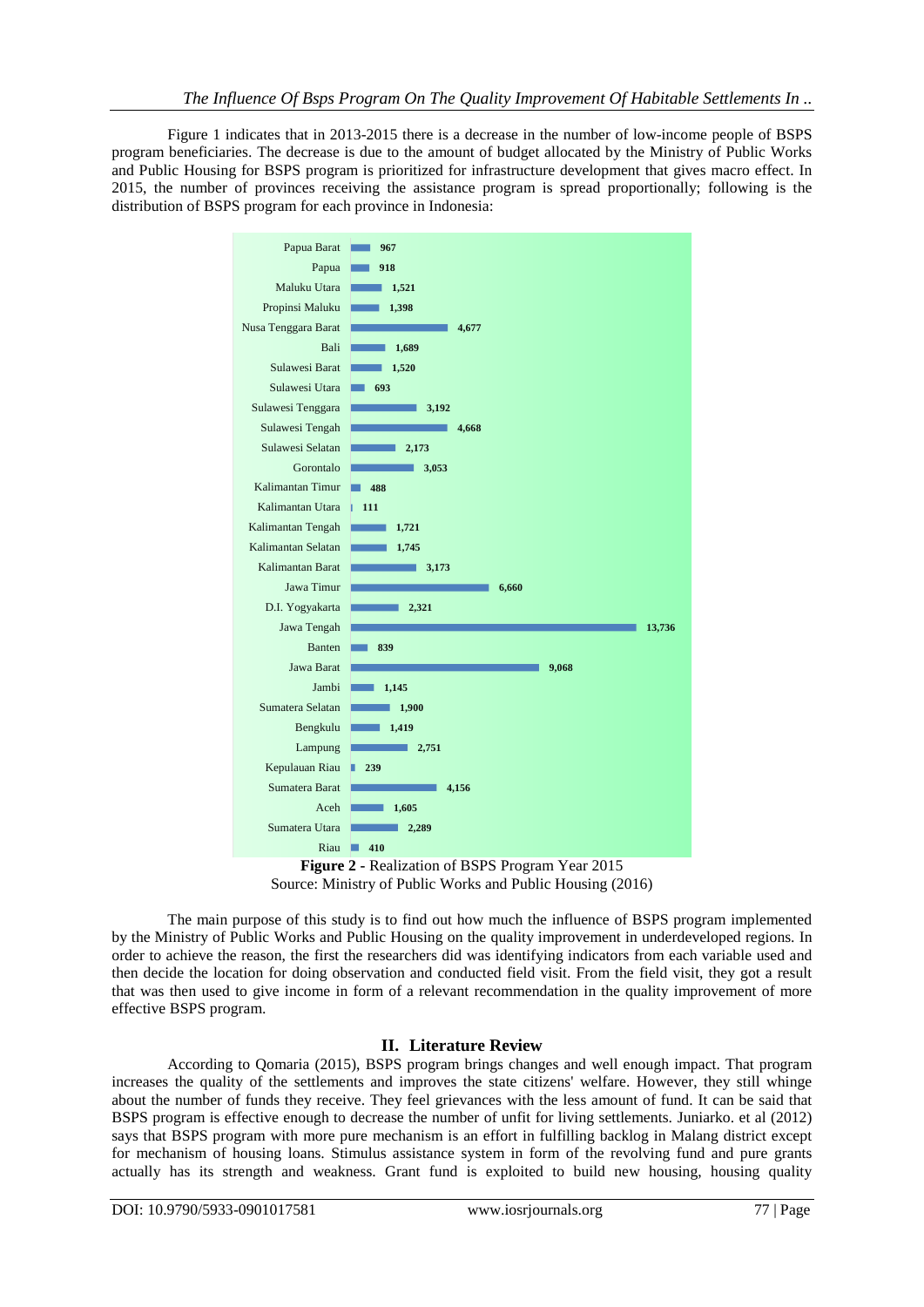improvement, and PSU development. Stimulus assistance utilization through new housing development is able to decrease almost 0.23% of the backlog total (43,930 units) of housing needs in 2011. Entirely, society is satisfied with the performance of BSPS program with pure grants system. However, there are still several things that need to be improved especially coordination aspect, the number of grants, human resource quality improvement and Infrastructure and public facilities development quality.

According to the research result and analysis conducted by Inggriani (2015), factors that influence BSPS performance in Dharmasraya district are 1) communication; 2) resources; 3) disposition (attitude tendency); 4) bureaucracy structure. In addition to those factors, supporting resources for the implementation of BSPS program in Dharmasraya district is inadequate, especially human resources and coordination between society. Poor people handling through the program of settlements quality improvement like the research conducted by Pramita, Yasa, and Marhaeni (2015) regarding the role of social assistance towards the improvement of settlements quality through the program of housing renovation in Buleleng districts aims to (1) analyze the perception of low-income people of housing renovation program beneficiaries (2) to find out wheter or not there is an improvement of before and after receciving an assistance of housing renovation program (3) to determine what obstacles faced by the government during the implementation of the program (4) to know the effort carried out by the government to overcome the weakness faced in the program of housing renovation in Buleleng district. However, the research result is limited to social perception on the government program, quality improvement, obstacles faced by the government, and an effort conducted by the government to overcome the weakness of the program. However, this research also does not show communication and participation element within the success of the program. A study on the impact of socio-economic independent assistance program and BSPS program environment in Meri village, Mojokerto conducted by Qomaria (2015) aims to answer the research on the socio-economic and environmental impact of a program issued by the government called BSPS program for low-income people in Mojokerto city. The result of this research indicates that BSPS program in Mojokerto, especially in Meri village is effective to increase the welfare of low-income people as the target group and improve the quality of their settlements.

## **III. Methods Of Research**

This research aims to know what extent the influence of BSPS program on habitable settlements quality improvement for the beneficiaries. In an effort to know the influence of BSPS program on the quality improvement of habitable settlements is used regression method. Endogenous variable of this research is BSPS program with indicators: 1) infrastructure; 2) facilities; 3) public utility (technical guidance of BSPS implementation, 2016), while the endogenous variable is the quality of habitable settlements with indicator: 1) safety; 2) health; 3) comfort (Regulation of the Minister of Public Works and Public Housing Number 20/PRT/M/2014). This research was conducted in Pandeglang district, Banten Province. Pandeglang was chosen since it borders capital country. In addition, it also refers to National Development Planning Body (Bappenas) letter Number 2421/Dt.7.2/04/2015 regarding the list of underdeveloped regions and border area. Data collection process uses a survey technique by submitting written question or questionnaire to the 455 people of BSPS program beneficiaries that is divided into 3 villages in Cisata sub-district (figure 2). That instrument was firstly given test validity and reliability so that the data collected has high accuracy and consistency (Sanusi, 2011).



**Figure 2.** The number of BSPS Program Beneficiaries in Pandeglang District Year 2015 Source: Ministry of Public Works and Public Housing (2016)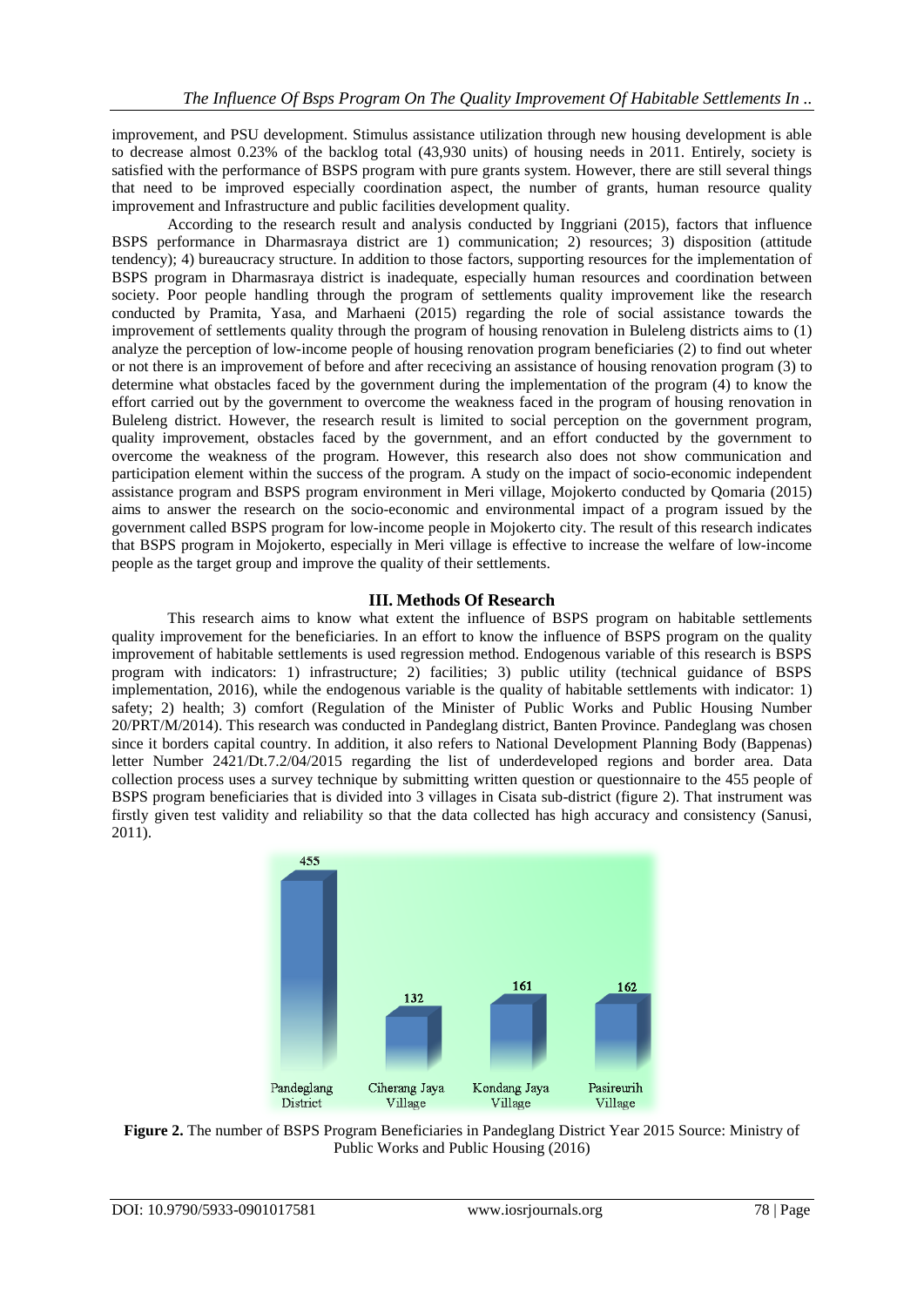### **IV. Results Of Study**

The result of test validity given to the instrument indicates that r-count for each point of the question is higher than the r-table value (r-count > r-table) in which r-table value is 0.212 at  $\alpha$  1%. For that matter, all question points of the research are valid and can be used as research instrument. Furthermore was conducted instrument test reliability in which correlation coefficient value of calculation result is higher than r-table and it is proven that test reliability is significant and reliable as well as can be used for future analysis.

The next stage of this research is considering how much the influence of BSPS program is on the habitable settlements, the research result can indicate how much the influence of BSPS program towards habitable settlements from the regression equation below:

#### **Y = 99.033 + 0.333X**

The constant value of the result above is 99.033 which means if BSPS program (X) value is 0, so variable value of habitable settlement (Y) is 99.033. While the value of the coefficient of BSPS program variable regression is 0.333 which means if BSPS program (X) decreases 1 unit so that the variable of habitable settlement (Y) will increase by 0.333. A variable coefficient of BSPS program has value (+) which means those two variables have positive relationship. Regression coefficient value of BSPS program variable (X) has significant value by 0.002 (table 1) which is smaller than 0.05, so this result states that BSPS factor has a significant influence on the factor of Settlements Quality Improvement.

| Model |            | Sum of Squares | df  | Mean Square |        | Sig.               |
|-------|------------|----------------|-----|-------------|--------|--------------------|
|       | Regression | 236,017        |     | 236,017     | 14.658 | 0.002 <sup>a</sup> |
|       | Residual   | 209,317        | 442 | 16,101      |        |                    |
|       | Total      | 445,333        | 443 |             |        |                    |

a. Predictors: (Constant), BSPS

b. Dependent Variable: Habitable Settlements

| Table 2 - Model Summary |  |
|-------------------------|--|
|-------------------------|--|

|       |                  |          | Adjusted R | Std. Error of the |
|-------|------------------|----------|------------|-------------------|
| Model |                  | R Square | Square     | Estimate          |
|       | 700 <sup>a</sup> | こつへ      |            |                   |

a. Predictors: (Constant), BSPS Factor

To what extent the model formed can explain the real condition or able to explain contribution value can be seen from R squared value or called determination coefficient. According to the output analysis of SPSS Ver.22 (table 2), R squared value by 0.530 means that BSPS program gives a contribution by 53.3% towards habitable settlements variable, while the remaining by 46.7% is explained by another factor.

#### **V. Discussion Of Results**

Based on the analysis that has been conducted, BSPS program has a direct positive influence on the quality of habitable settlements. A positive influence of BSPS program that directly affects the quality of habitable settlements is caused by BSPS program improves the quality of settlements and increase people's welfare. In addition to improve the quality of settlements, BSPS program also must maintain several aspects; infrastructure and public facilities around the settlements of the BSPS program beneficiaries. Moreover, the quality of habitable settlements also must consider several aspects, they are: safety, healthy and coziness of the BSPS program beneficiaries. This matter encourages positive influence caused by BSPS program on the quality of habitable settlements.

This is accordance with Qomaria's (2015) research which states that BSPS program gives well enough improvement and effect. That program increases the quality of the settlements and improves the state citizens' welfare. Furthermore, BSPS program with pure grant mechanism is an effort to fulfill the lack of housing need (Juniarko. et al, 2012). Inggriani (2015) concludes that factor of communication, resources, attitude tendency and bureaucracy structure can influence BSPS implementation.

According to the observation conducted by Mbiba and Huchzermeyer (2002), occupant participation in the process of housing development towards the effect of independent housing seems to have an influence, occupants independence results in better and wider housing construction. This is also supported by how much the sense of belonging of occupants is that causes their satisfaction. Another evidence related to the influence of BSPS program on the quality improvement of habitable settlement is also proposed by Carmon and Gayrieli (1987). It compares independent and non-independent housing in Israel which get a conclusion that through independent housing it results in more quality construction, a better relationship with the neighbour, and the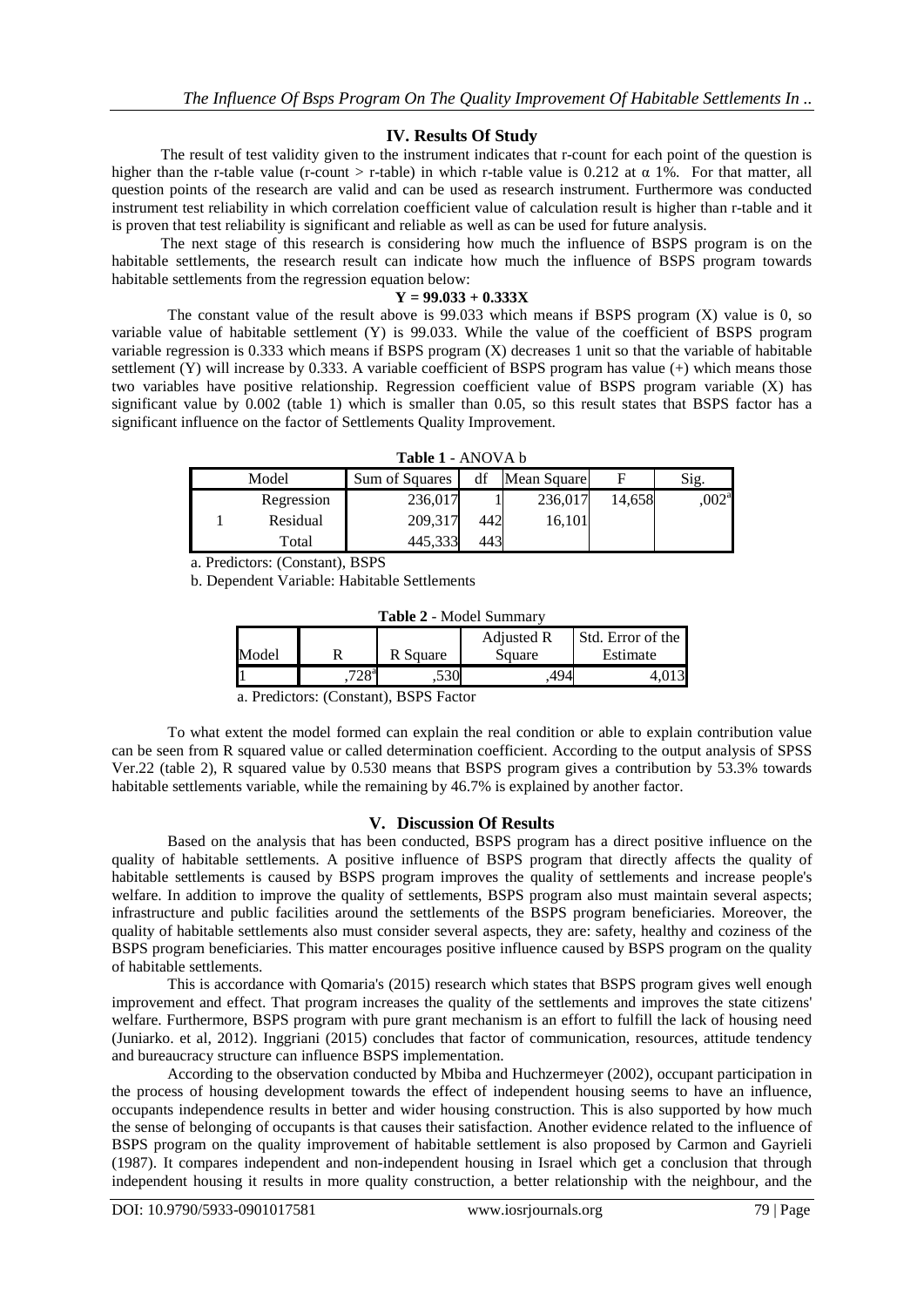occupants are more satisfied with the result. In addition, people are also encouraged to maintain environment condition. This condition is achieved with very small budget compared to the non-independent housing (Ntema, 2011). The BSPS Program is able to give a direct impact on the improvement of the quality of habitable home. The improved quality is in the physical quality and home environment health. The success of the program cannot be separated from the support and active participation of the low-income communities. The form of support is self- funding and the participation of family members and beneficiary groups in the house building process (Utomo, 2017).

### **VI. Conclusion And Implication**

Considering the result, this research is proven that BSPS program has a positive and significant influence on the quality improvement of habitable settlements in underdeveloped regions. That condition can be seen from the implementation system of independent housing assistance for low-income people that along this time has been run well. Monitoring and controlling activity carried out by the government are continuously done from the stage of planning and implementation. BSPS program was firstly aimed for low-income people but now there are other criteria that should be fulfilled by society if they want to get the benefit from the program: their income must be under the regional minimum wage, having their own land, and being able to provide an independent fund in the process of housing development. BSPS activity was initially under the microeconomic agencies (Lembaga Keuangan Mikro or LKM) which play role as fund channeling, but now the existence of LKM is over. For future activity, it is better to rebuild LKM again which functions as fund channeling and also can be exploited as the extension of the hand of central government to monitor activity performance.

The researchers really expect that this research will be an income to help the central government (The Ministry of Public Works and Public Housing of the Republic of Indonesia) and local government in the event of poverty alleviation that gives impact on the inability of low-income people to have habitable settlements. In addition, this research is also expected to be a reference in conducting a future study related to the backlog alleviation of housing need and development of housing and settlements design in the regional scale.

## **VII. Limitation And Future Study**

BSPS implementation been conducting since 2006 has experienced several changes both from planning stage and performance stage. Implementation system of BSPS performance is well enough, but the execution itself still has many irregularities. There are many cases in which BSPS does not hit the mark. In order to solve the problem, it is necessary to conduct more stringent supervision from the planning stage until execution.

In the next, the variable of society active participation and the variable of the amount assistance value can be developed more deeply. This is caused by society's characteristic between one region to another is different. In the determination of simple house model design, society has a different philosophy. Determination of the amount of assistance value must consider the unit price of each region related to the geographic condition. The needs of the amount of budget to build a simple house between one region to another will truly depend on geographic condition.

#### **References**

- [1]. Undang-Undang Dasar Negara Republik Indonesia Tahun 1945 pasal 28H ayat 1. [www.hukumonline.com.](http://www.hukumonline.com/)
- [2]. Undang-Undang Republik Indonesia nomor 11 Tahun 2011 tentang Perumahan dan Kawasan Permukiman. [www.hukumonline.com.](http://www.hukumonline.com/)
- [3]. Peraturan Menteri Pekerjaan Umum dan Perumahan Rakyat Republik Indonesia nomor 20 Tahun 2015 tentang perubahan atas peraturan menteri pekerjaan umum dan perumahan rakyat nomor 20 tahun 2014 tentang Fasilitas Likuiditas Pembiayaan Perumahan dalam Rangka Perolehanrumah Melalui Kredit/Pembiayaan Pemilikan Rumah Sejahterabagi Masyarakat Berpenghasilan Rendah. [www.birohukum.pu.go.id.](http://www.birohukum.pu.go.id/)
- [4]. Peraturan Menteri Perumahan Rakyat Nomor 06/Permen/M/2006 tentang Pembangunan/Perbaikan Perumahan Swadaya Melalui Kridit/Pembiayaan Mikro Dengan Dukungan Fasilitas Subsidi perumahan. [www.birohukum.pu.go.id.](http://www.birohukum.pu.go.id/)
- [5]. Peraturan Menteri Nomor 08/Permen/M/2006 tentang Pedoman Pelaksanaan Pemberian Stimulan Untuk Perumahan Swadaya Bagi Masyarakat Berpenghasilan Rendah Melalui Lembaga Keuaangan Mikro/Lembaga Keuangan Non Bank. [www.birohukum.pu.go.id.](http://www.birohukum.pu.go.id/)
- [6]. Peraturan Menteri Perumahan Rakyat Nomor 6 tahun 2013 tentang Bantuan Stimulan Perumahan Swadaya. Visinya adalah pemerintah memberikan bantuan stimulan berupa bahan material kepada MBR (Masyarakat Berpenghasilan Rendah) untuk membantu meningkatkan kualitas rumah dari RTLH (Rumah Tidak Layak Huni) menjadi RLH (Rumah Layak Huni). [www.birohukum.pu.go.id.](http://www.birohukum.pu.go.id/)
- [7]. Permen PUPR Nomor 39 tahun 2015 tentang Perubahan Peraturan Menteri Perumahan Rakyat Nomor 06 tahun 2013 tentang Pedoman Pelaksanaan Bantuan Stimulan Perumahan Swadaya. [www.birohukum.pu.go.id.](http://www.birohukum.pu.go.id/)
- [8]. Peraturan Menteri Pekerjaan Umum dan Perumahan Rakyat Nomor 13 tahun 2016 tentang Pedoman Pelaksanaan Perumahan Swadaya. [www.birohukum.pu.go.id.](http://www.birohukum.pu.go.id/)
- [9]. Peraturan Menteri Pekerjaan Umum dan Perumahan Rakyat (Kemen PUPR) Nomor 20/PRT/M/2014. [www.birohukum.pu.go.id.](http://www.birohukum.pu.go.id/)
- [10]. Bappenas. 2015. Daftar Daerah Tertinggal dan Perbatasan tahun 2015.
- [11]. Budihardjo, Eko (ed). 2009. Perumahan dan Permukiman di Indonesia. Bandung: Penerbit Alumni.
- [12]. Carmon, Naomi dan Gayrieli, Tamar. 1987. Improving Housing by Conventional Versus Self-help Methods: Evidence From Israel. Urban Study, 24 (4), p. 324-332.
- [13]. Direktorat Jenderal Perumahan. Kementerian Pekerjaan Umum dan PErumahan Rakyat. 2016. Panduan teknis pelaksanaan BSPS.